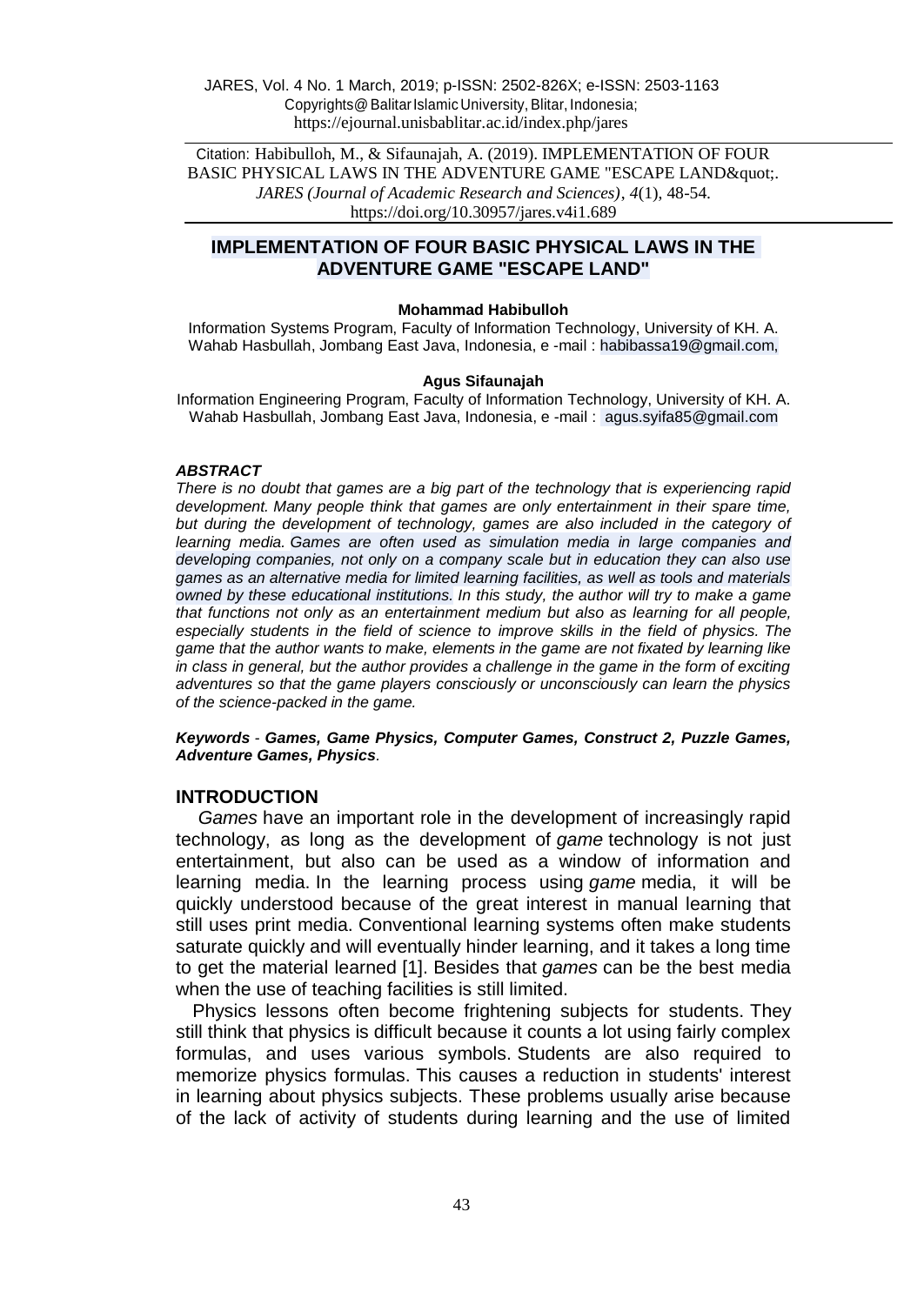Citation: Habibulloh, M., & Sifaunajah, A. (2019). IMPLEMENTATION OF FOUR BASIC PHYSICAL LAWS IN THE ADVENTURE GAME "ESCAPE LAND & quot;. *JARES (Journal of Academic Research and Sciences)*, *4*(1), 48-54. https://doi.org/10.30957/jares.v4i1.689

infrastructure. In connection with the problems that occur in learning physics in school, according to the author, it is necessary to establish alternative learning that is suitable and able to improve the skills of thinking, problem-solving skills and can improve student learning outcomes in physics lessons.

Nowadays, computer-assisted learning media have developed in almost every subject, so the increase in media efficiency that contains elements of education is needed as an alternative and new innovation in education to facilitate the learning process [2]. The use of teaching media in the teaching and learning process can arouse the desire and interest in new learning, generate motivation and stimulation of learning activities, and even bring psychological influences to students [3]. There has been a lot of *game* development as alternative learning media, one example of which is *the* Angry Birds *game* that adopts the concept of physics [4].

## **THEORETICAL BASIS**

### *A. Physics*

Physics is a knowledge that learns about natural behavior in the scope of space and time, physics is one of the most basic sciences. Lots of *games* that adopt the legal concepts of physics such as *the* Angry Birds *game*, Rodrigues uses *the* Angry Birds *game* to teach the concepts of dynamics and motion kinematics with the help of images, animation, and sound [3], also in *the* Pinball *game* there are laws of gravitational force, spring force, collisions, etc.

### *B. Physics Law*

In this study, the author uses several laws of physics including gravity, parabolic motion, magnetism, waves, spring force, collisions, etc. Parabolic motion is a motion that forms a certain angle to the horizontal plane. In friction parabolic motion ignored, and forces acting only gravity/acceleration.

Gravitational force is the attraction that occurs between all particles that have mass in the universe. The sun's gravity causes celestial objects to be in their respective orbits around the sun. Modern physics describes gravity using Einstein's Theory of General Relativity, but Newton's law of *universal* gravity is simpler and more accurate in most cases.

Waves are vibrations that propagate. The ideal form of a wave will follow the sinusoid movement. In addition to electromagnetic radiation, and possibly gravitational radiation, which can travel through vacuum, waves are also present in the medium (which because changes in shape can produce a spring force) where they can walk and can move energy from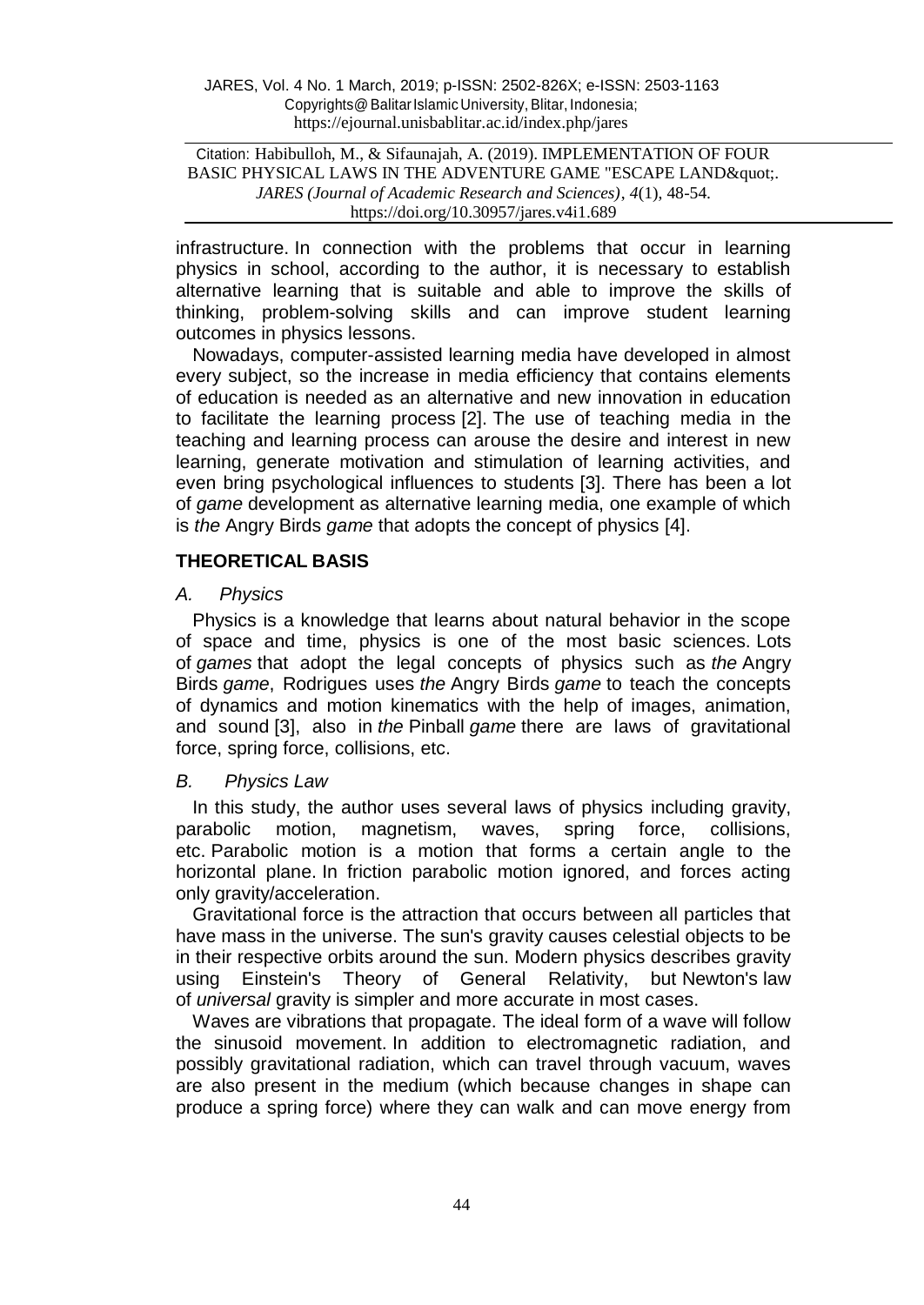Citation: Habibulloh, M., & Sifaunajah, A. (2019). IMPLEMENTATION OF FOUR BASIC PHYSICAL LAWS IN THE ADVENTURE GAME "ESCAPE LAND & quot;. *JARES (Journal of Academic Research and Sciences)*, *4*(1), 48-54. https://doi.org/10.30957/jares.v4i1.689

one place to another without causing particles medium moves permanently, ie there is no mass transfer.

Electromagnetic Style Is a field formed by moving an electric charge (electric current) which causes a force to emerge in other moving electric charges. The quantum mechanical rotation of one particle forms an electromagnetic field and the rotation is affected by itself like an electric current.

### **III.** *GAME*

Aside from being an entertainment medium, *games* can also be a medium of learning to improve one's brain development [5]. *Games* are multimedia games that are made as attractive as possible so that players get inner satisfaction [6], the *game* has a goal to achieve victory in accordance with the rules that have been set, and get awards directly when completing a challenge [7]. The types of *games are* known by the term *genre*, the *genre is* also referred to like the format or style of a *game* [5]. Style in a *game* can be pure one *genre* or mixture of several *genres* with the intention of making the game elements more varied and challenging.

*Genre the* most popular *game* is the *genre Adventure* or adventure that emphasizes the storyline and the ability to think of players in analyzing and solving puzzles using objects around them [8]. Besides, the *puzzle* genre is the forerunner of today's *game*, the *puzzle* is a simulation game with clear objectives that requires logic, and tactics to play it [9]. *Games* can be run on various *platforms* such as a *smartphone*, computer, *console*, etc. Computers are tools that are programmed and designed automatically to do arithmetic sequences or logical operations [10].

### *A. Game Engine*

*The game engine* is *software* that is designed to create and develop a *game* [11]. Some *games engine* that is usually used to make *games* such as Macromedia Flash, Game Maker, Construct 2, Unity, Unreal Engine, and many others.

*Game the* Construct 2 *engine* is a *game engine* that is suitable for use by beginners because of the *game the* Construct 2 *engine* does not use a particular programming language to make a *game*, but only uses events that are needed to set the logic of the *game* that you want to make.

By using *games the* Construct 2 *engine* also makes it easy to adjust the appearance of the *game* because of the *game the engine* uses a visual *drag & drop* method that makes it easy to move objects precisely and quickly.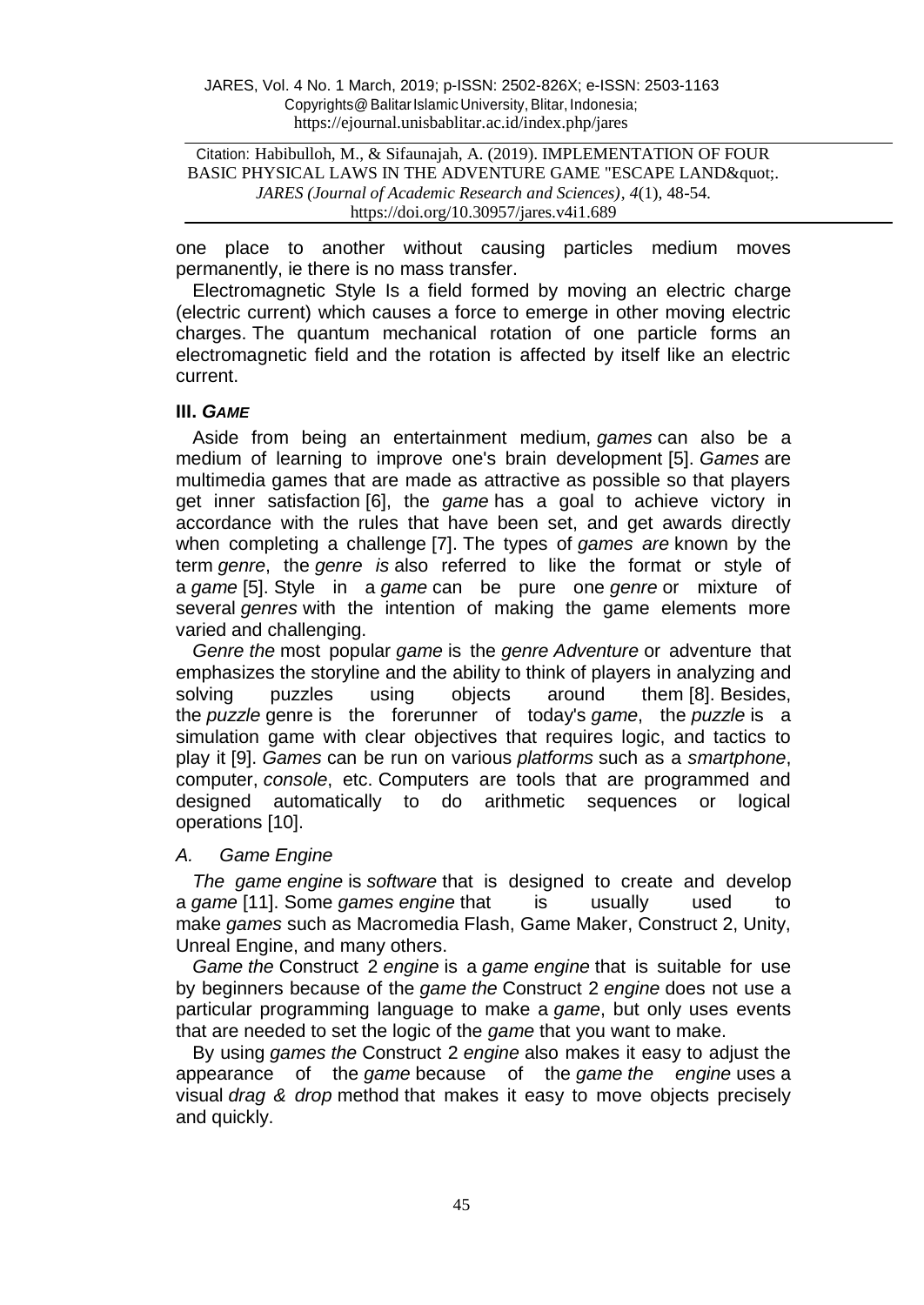Citation: Habibulloh, M., & Sifaunajah, A. (2019). IMPLEMENTATION OF FOUR BASIC PHYSICAL LAWS IN THE ADVENTURE GAME "ESCAPE LAND & quot;. *JARES (Journal of Academic Research and Sciences)*, *4*(1), 48-54. https://doi.org/10.30957/jares.v4i1.689

## *B. Supporting Tools*

In one of the steps of making a *game* that is making graphics and audio in the *game*. For graphics creation in *games*, the author uses CorelDraw X7 *software* to create *vector* images such as *character* assets, *obstacle*, *ground*, *effects*, and others. And for audio making, the author uses FL Studio *software* to make *background music* and *sound effects*.

The author also uses additional *software*, namely Spriter, the *software* is used to create animations that are useful for beautifying the look of the *game* and making it more realistic.

## **RESEARCH METHODS**

There are two methods used in making this *game*, namely data collection methods and system development methods.

### *A. Method of collecting data*

In the method of data collection, the author uses the literature study method and observation. Methods of data collection by collecting literature, journals, papers and readings needed to build and develop the *game* "Escape Land". While the observation method is a method of collecting data by conducting research and direct review of the problems taken so that the author can find out what is needed to build the *game* "Escape Land".

# *B. System Development Method*

The system development method used by the author to build the *game* "Escape Land" is the *System Development Life Cycle* (SDLC) using the *Waterfall* model*.*



Fig. 1 SDLC Method with a *waterfall* model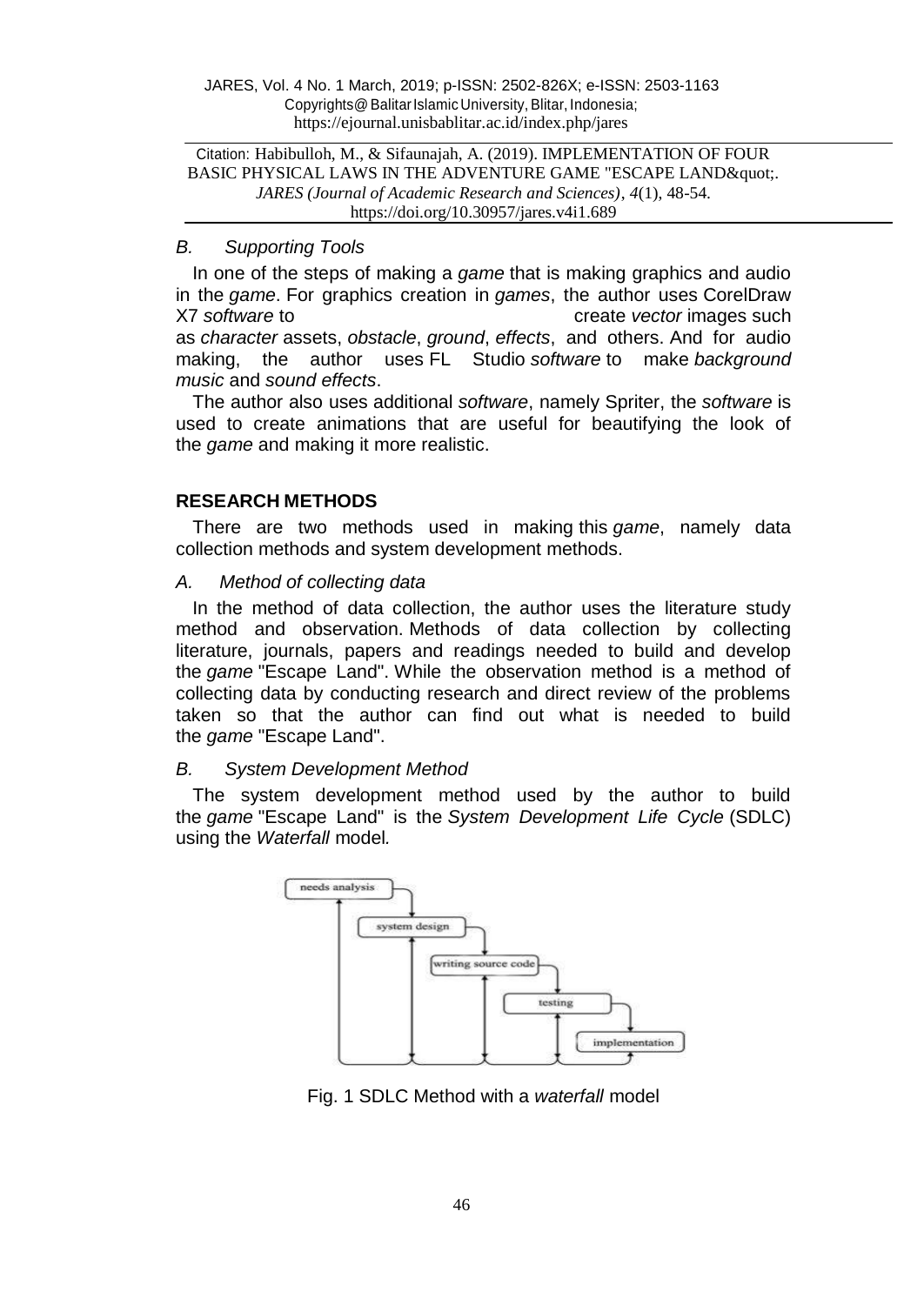Citation: Habibulloh, M., & Sifaunajah, A. (2019). IMPLEMENTATION OF FOUR BASIC PHYSICAL LAWS IN THE ADVENTURE GAME "ESCAPE LAND & quot;. *JARES (Journal of Academic Research and Sciences)*, *4*(1), 48-54. https://doi.org/10.30957/jares.v4i1.689

This SDLC model is one model that is widely used in software development, following the steps:

- 1) *Needs analysis: the* process of gathering needs is done intensively to specify the needs of the game so that the game can be understood as needed by the user.
- *2) System design: the* process of designing data structures, *game* architecture, interface representation, and coding procedures that typically use *Context Diagrams*, *Data Flow Diagrams* (DFD), *Entity Relational Diagrams* (ERD).
- *3) Program Code Stage:* this stage implements the design results in a form that can be read and understood by the computer. The results of this stage are computer programs according to the designs that have been made at the design stage.
- *4) Testing the Program: the* program must be tested to ensure that all orders that have been made will be tried with certain commands, a function will produce output in accordance with the desired or not*.*
- *5) Program Implementation:* after testing the program, the program can be marketed or carried out in the actual learning process*.*

## **DESIGN AND IMPLEMENTATION**

#### *A. Game Design Flowchart*

Broadly speaking, the system, the design of making and developing the *game* "Escape Land" can be seen in the following *flowchart* :



Fig. 2 *Flowchart for* designing the Escape Land *game* system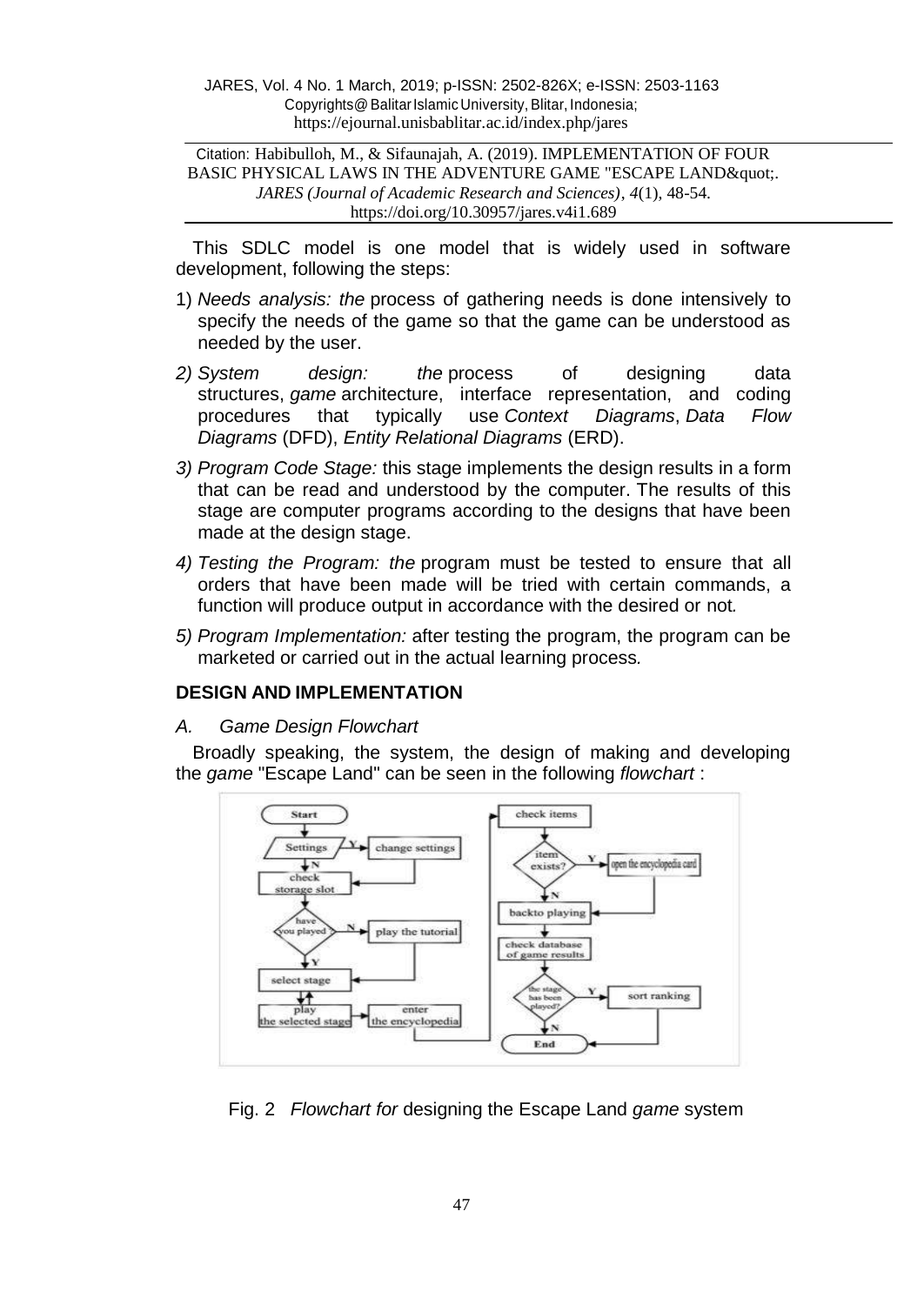Citation: Habibulloh, M., & Sifaunajah, A. (2019). IMPLEMENTATION OF FOUR BASIC PHYSICAL LAWS IN THE ADVENTURE GAME "ESCAPE LAND & quot;. *JARES (Journal of Academic Research and Sciences)*, *4*(1), 48-54. https://doi.org/10.30957/jares.v4i1.689

## *B. Mock Up Game*

*The mockup* is an illustration that is used to clarify the *game* as to what will be made, how the *game* works, and what are the features in the *game*. Here are some mock-ups used in *the* Escape Land *game*.

*1) Layout Title: the* initial *layout* that was presented when just opening the *game*, the *layout* displays the name of the *game*.

| <b>Escape Land</b> |  |
|--------------------|--|
| Press Start        |  |
|                    |  |

Fig. 3 Display the *start layout*

2) *Layout Save Slot: layout* of *game* data storage, make storage *of* new *games*, delete storage, and retrieve *game* data storage.

| <b>Select Slot</b> |
|--------------------|
| Slot 1             |
| Slot 2             |
| Slot 3             |
|                    |

Fig. 4 Display *layout select save slot*

3) *Layout Maps:* this *layout* displays the levels contained in the *game*, and there are results of the game.

| Time<br>Score 1<br>Coin S<br>Score 2<br>Coin L<br>Score 3<br>Stage 1<br>HighScore<br>Obstacle | Stage 1 | Maps | <b>Stage Name</b> |
|-----------------------------------------------------------------------------------------------|---------|------|-------------------|
|                                                                                               | Save    |      | Result            |

Fig. 5 Display *layout maps*

*4) Layout Setting:* This *layout* displays the settings options that are in the *game*. The following display *layout settings.*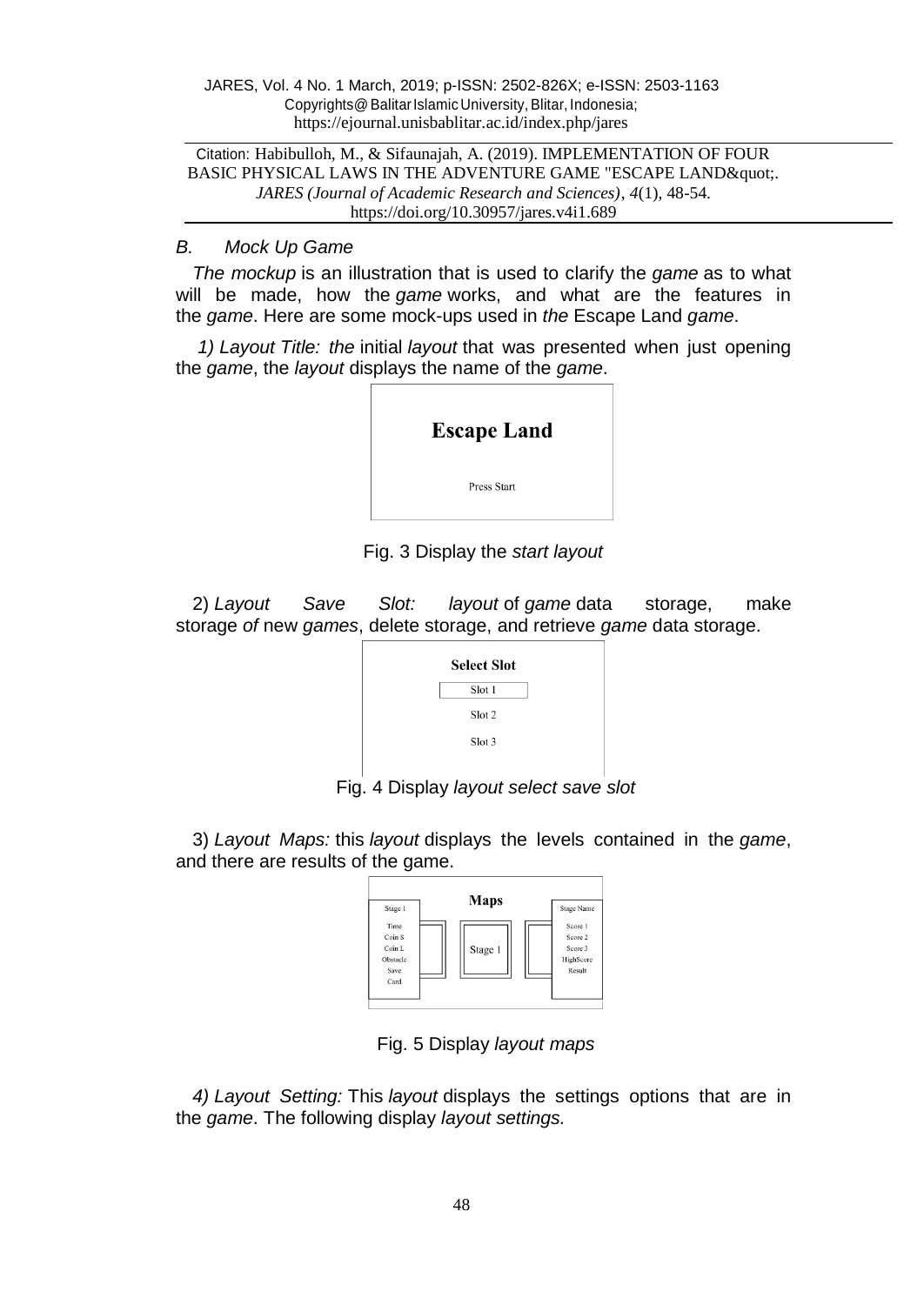Citation: Habibulloh, M., & Sifaunajah, A. (2019). IMPLEMENTATION OF FOUR BASIC PHYSICAL LAWS IN THE ADVENTURE GAME "ESCAPE LAND ". *JARES (Journal of Academic Research and Sciences)*, *4*(1), 48-54. https://doi.org/10.30957/jares.v4i1.689

|                                                                | <b>Setting</b>    |
|----------------------------------------------------------------|-------------------|
| Music Volume<br>Sfx Volume<br>Resolution<br>Fullscreen<br>Back | 1366 x 768<br>Yes |

Fig. 6 Display *setting layout*

# *C. Asset game*

1) *Player:* the main character is played, there are several types of players that can be selected if the game has reached the middle of the *stage*.



Fig. 7 *The player* in Escape Land *game*

*2) Point: an* item that must be obtained to fulfill the score so that it can open a closed level.



Fig. 8 item *points*

3) *Tilemaps:* designs or images that will be used to make the stage.



Fig. 9 Display of *tilemaps*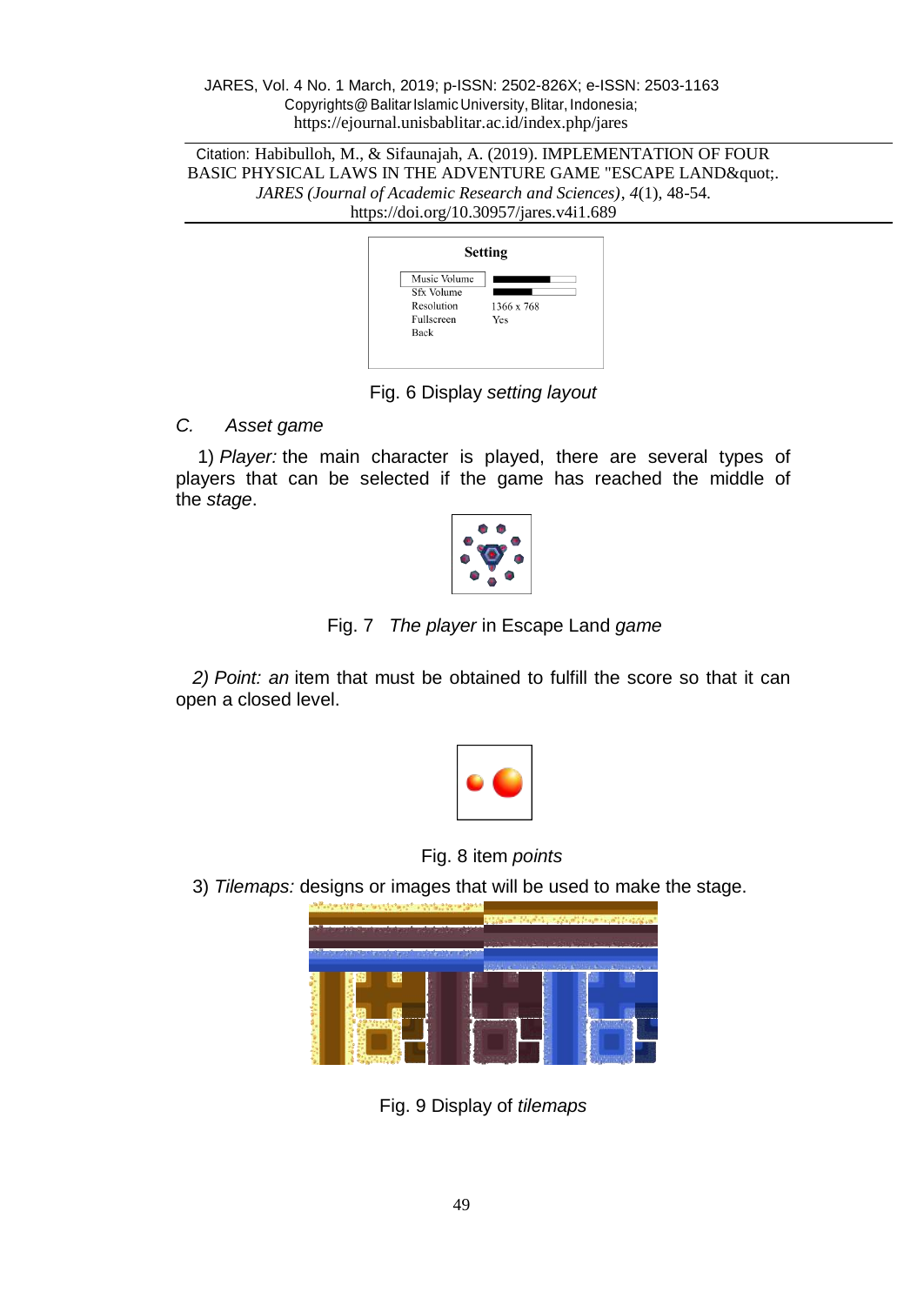Citation: Habibulloh, M., & Sifaunajah, A. (2019). IMPLEMENTATION OF FOUR BASIC PHYSICAL LAWS IN THE ADVENTURE GAME "ESCAPE LAND ". *JARES (Journal of Academic Research and Sciences)*, *4*(1), 48-54. https://doi.org/10.30957/jares.v4i1.689

4) *Obstacle:* obstacles that will be faced in the *game*, there are many kinds of obstacles that are displayed at each different level according to their level.

| No. | <b>Picture</b> | <b>Information</b>                                                                                                      |
|-----|----------------|-------------------------------------------------------------------------------------------------------------------------|
| 1   |                | The Wave Machine is used to<br>determine the distance by emitting<br>waves                                              |
| 2   | $\mathcal{C}$  | Gravity is used to move gravity from<br>top to bottom or vice versa                                                     |
| 3   |                | Canon is used to determine the right<br>angle so that it reaches the requested<br>object using the parabolic motion law |
| 4   |                | The jumper has a spring force that is<br>used to reflect the player                                                     |
| 5   |                | Spike is an obstacle in the form of<br>thorns that can eliminate the player                                             |
| 6   |                | Gunz is an obstacle in the form of<br>shots that continue to follow the<br><i>player</i> with a certain distance        |
|     |                | Rock Falling is an obstacle in the form<br>of objects that fall with a certain<br>distance passed by the player         |

| TABLE I                                      |  |
|----------------------------------------------|--|
| TYPES OF <i>OBSTACLES</i> IN THE <i>GAME</i> |  |

# User Interface

*1) Initial map display*





Fig. <sup>10</sup> Display early *maps* Fig. <sup>11</sup> Display *maps* with value acquisition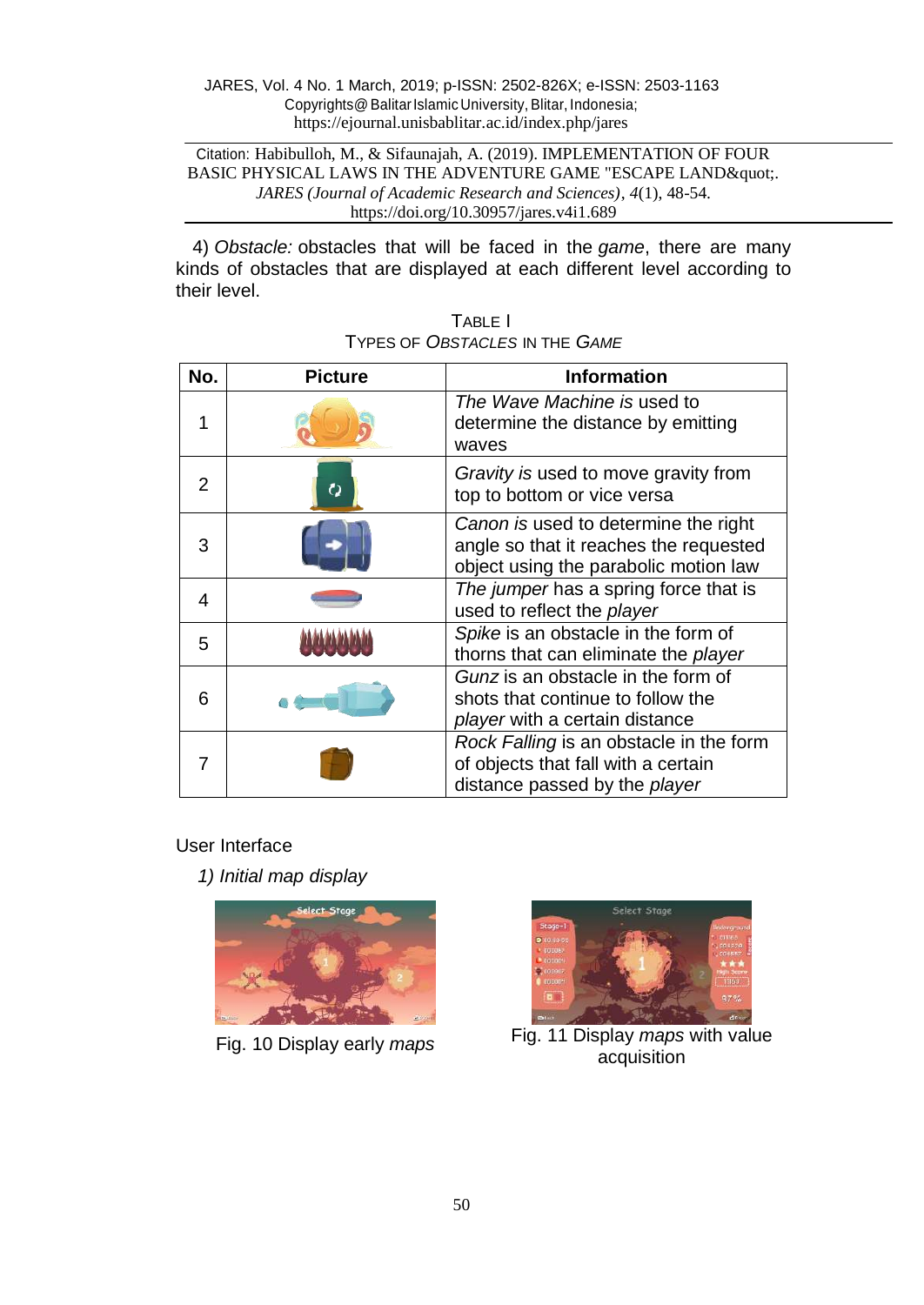Citation: Habibulloh, M., & Sifaunajah, A. (2019). IMPLEMENTATION OF FOUR BASIC PHYSICAL LAWS IN THE ADVENTURE GAME "ESCAPE LAND & quot;. *JARES (Journal of Academic Research and Sciences)*, *4*(1), 48-54. https://doi.org/10.30957/jares.v4i1.689

*2) Display gameplay*



Fig. 12 Display *gameplay*

# **DISCUSSION**

# *A. The Process of Implementing Physics Law*

In *this* Escape Land *game, the* author uses some basic laws of physics so that the user doesn't just play, but the user can also get knowledge by playing this *game*. The physical laws that I use in this *game* are parabolic motion, gravitational force, wave reflection, and the electromagnetic force.

1) *Implementation of parabolic motion: the* implementation of parabolic motion occurs when the player enters *Canon obstacle*, which is a machine that is in *the* Escape Land *game* that can catapult *players* with certain angles and certain speeds.



Fig. 13 Implementation of parabolic motion

2) *Implementation of gravitational force:* occurs when a *player* touches a *gravity machine* will result in gravity transfer in the direction of the *gravity machine*.



Fig. 14 Implementation of gravity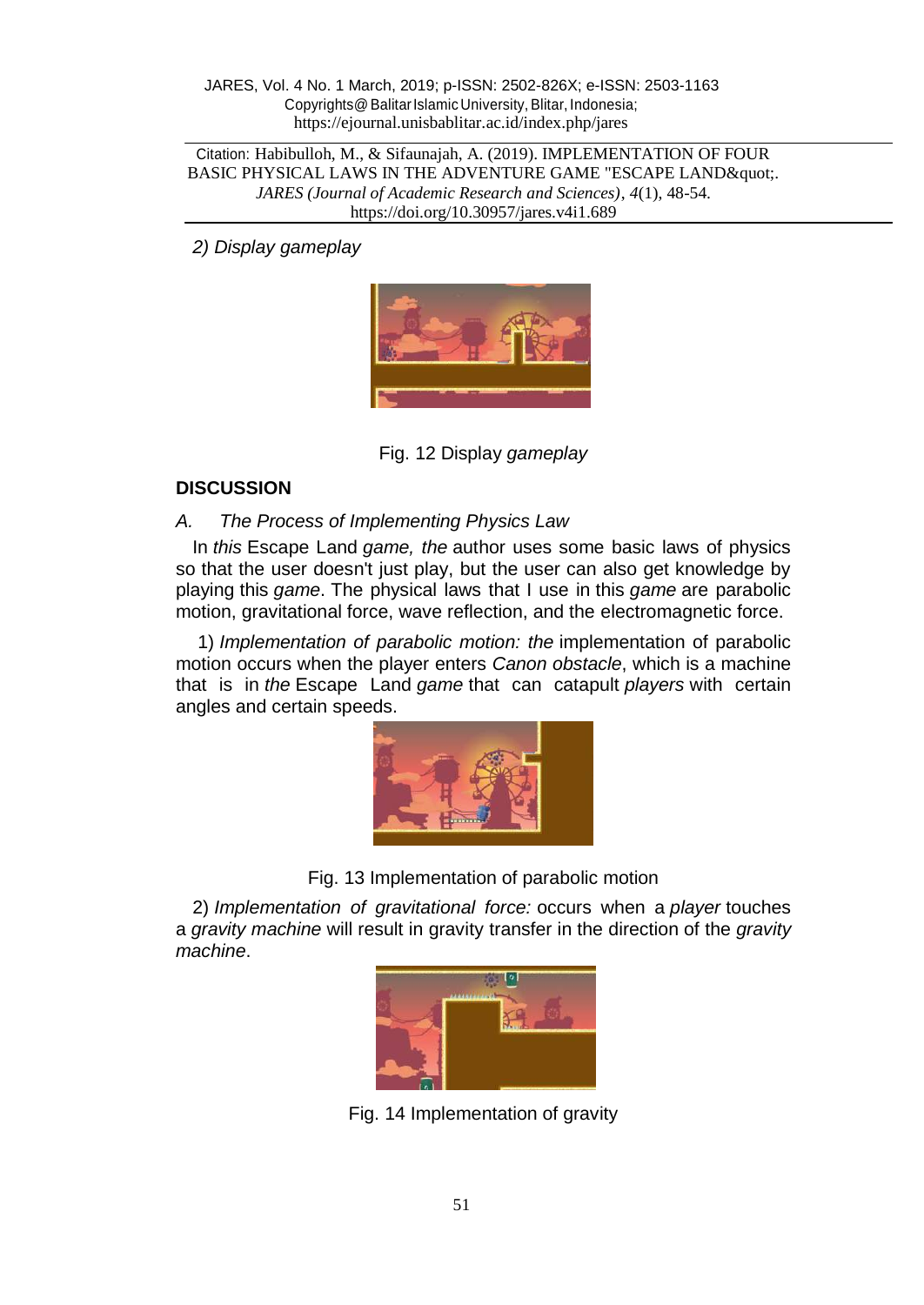Citation: Habibulloh, M., & Sifaunajah, A. (2019). IMPLEMENTATION OF FOUR BASIC PHYSICAL LAWS IN THE ADVENTURE GAME "ESCAPE LAND & quot;. *JARES (Journal of Academic Research and Sciences)*, *4*(1), 48-54. https://doi.org/10.30957/jares.v4i1.689

3) *Wave reflection implementation:* The process of implementing wave reflection in *the* Escape Land *game is* obtained when the player enters the *obstacle wave machine* to find the correct path according to the specified clue. To complete this obstacle, the *player* must know the sound reflection equation which is usually used to measure the depth of the sea,

by using  $340<sup>m</sup>/s$  wave propagation like the following formula.



Fig. 15 Implementation of wave reflection

4) *Electromagnetic implementation:* occurs when a *player* gets a magnetic item and approaches another item with a certain distance, then the item will be attracted towards the *player*, but the *player's* magnetic ability is limited by time.



Fig. 16 Electromagnetic implementation

### *B. User Response Results*

To find out users of *the* Escape Land *game*, the authors conducted a system feasibility test. Testing of this system using questionnaires, questionnaires used to collect data from several written questions submitted to respondents. The indicators used in the assessment of this questionnaire are as follows:

*1) Ease of operating the Escape Land game*

- *2) User interest in the Escape Land game*
- *3) The functionality of the Escape Land game*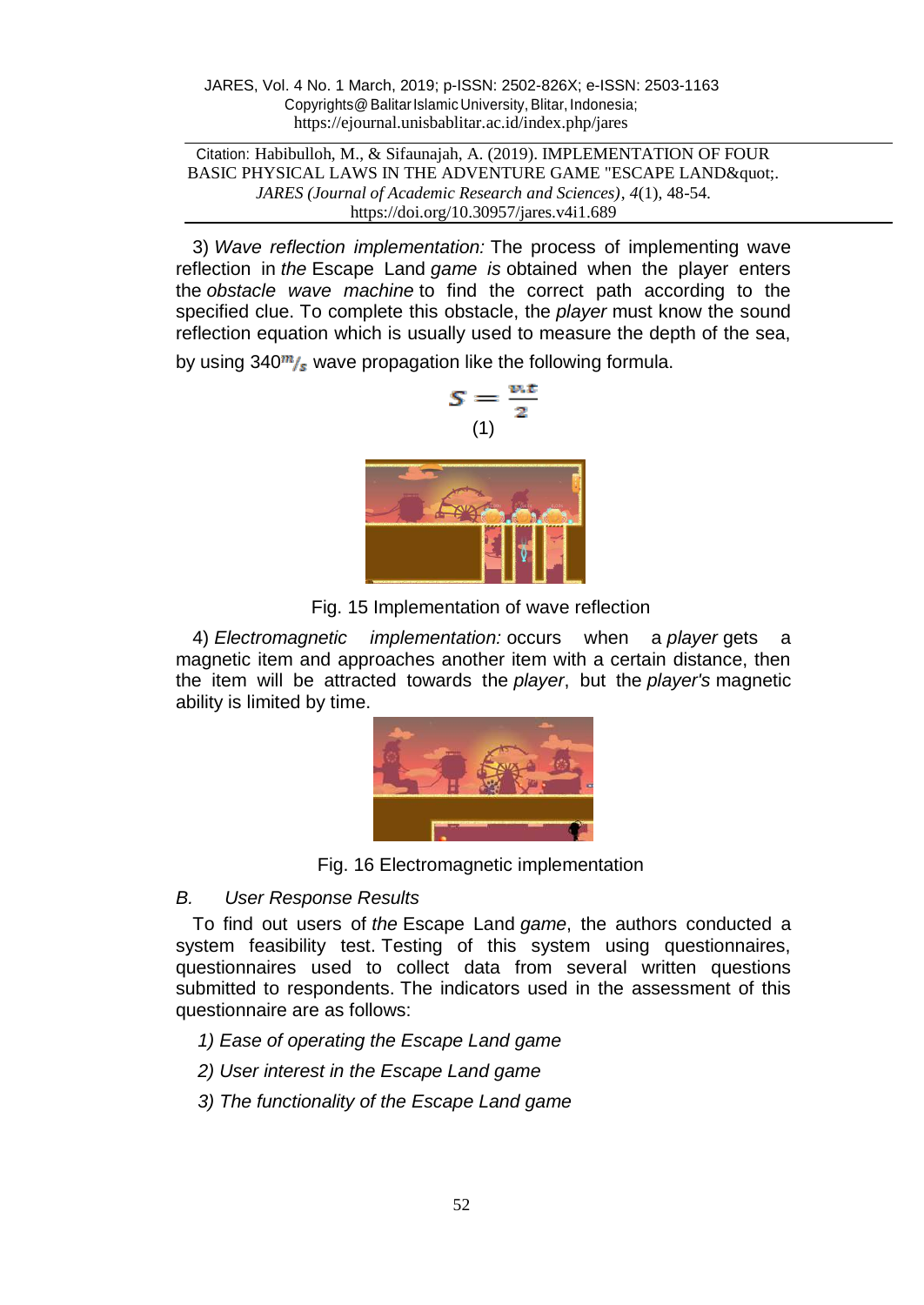Citation: Habibulloh, M., & Sifaunajah, A. (2019). IMPLEMENTATION OF FOUR BASIC PHYSICAL LAWS IN THE ADVENTURE GAME "ESCAPE LAND & quot;. *JARES (Journal of Academic Research and Sciences)*, *4*(1), 48-54. https://doi.org/10.30957/jares.v4i1.689

The instrument used in this study is a questionnaire with a number of questions to the respondent in accordance with predetermined indicators and uses a particular rating scale on each question.



Fig. 16 Graph *game* testing

Based on the graph above, conclusions can be drawn in terms of the interest in using the *game* stating that 12% of respondents were very interested, 52% of respondents were quite interested, and 36% were ordinary, in terms of functionality there were around 7.14% very good, 92.85% quite good, and the rest normal While in terms of ease of use there is 60% quite easy, and 40% of respondents feel normal.

# **CONCLUSION**

Based on the results of implementation, *black box testing*, and the results of questionnaires from several respondents, it can be concluded that *the* Escape Land *game is* able to implement science related to several physical laws, namely parabolic motion, gravity, magnetism, wave reflection, spring force, collisions, and others. The results of *black box testing* are correct and there are no error functions on the button and are feasible to implement. Escape Land *games* can help increase creativity and interest in learning users have been stated to have been achieved because according to the results of the questionnaire distributed to several respondents, 52% of respondents said they were quite interested in studying the laws of physics.